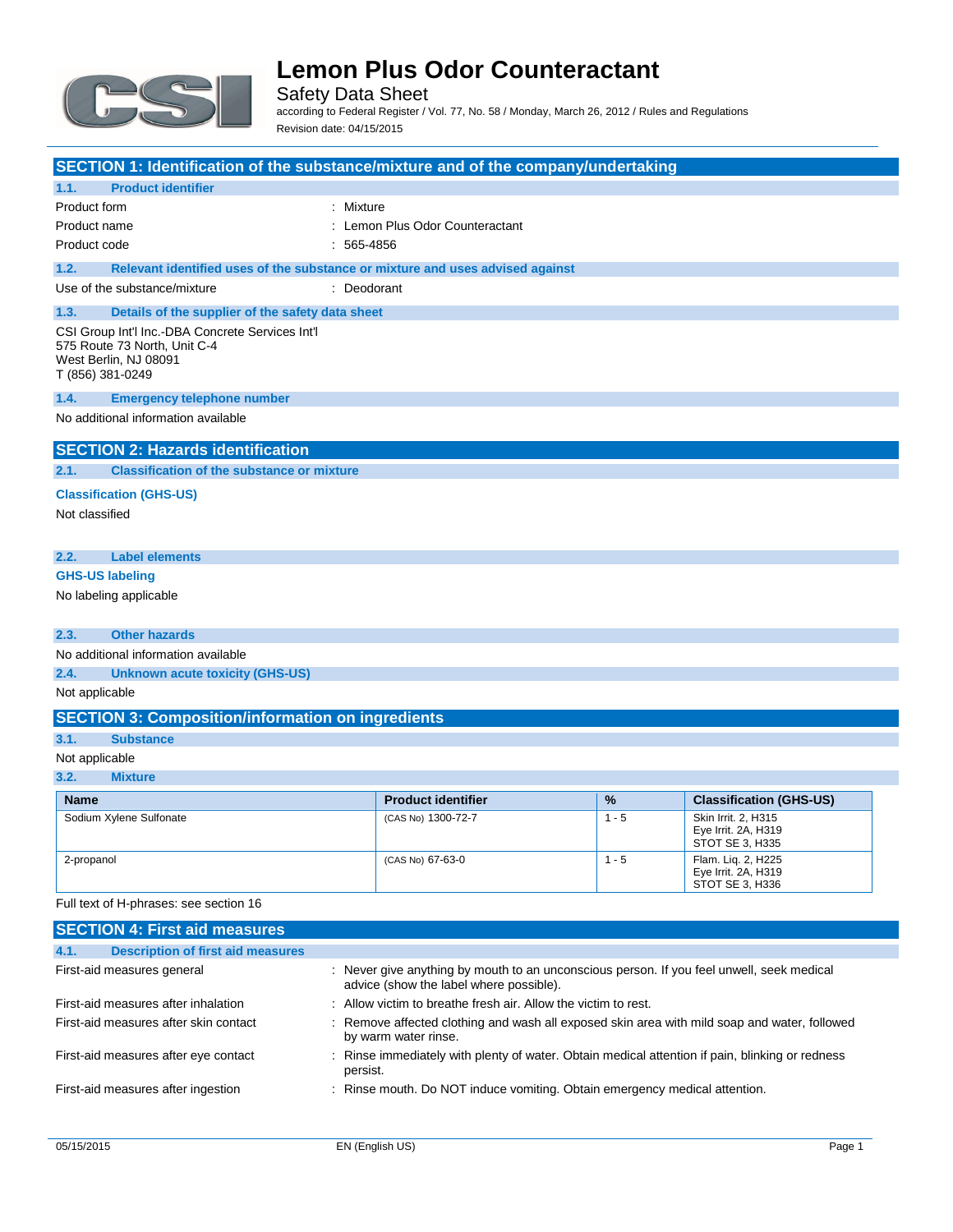Safety Data Sheet

according to Federal Register / Vol. 77, No. 58 / Monday, March 26, 2012 / Rules and Regulations

| 4.2.               | Most important symptoms and effects, both acute and delayed         |                                                                                                                                                                                                              |
|--------------------|---------------------------------------------------------------------|--------------------------------------------------------------------------------------------------------------------------------------------------------------------------------------------------------------|
| Symptoms/injuries  |                                                                     | : Not expected to present a significant hazard under anticipated conditions of normal use.                                                                                                                   |
| 4.3.               |                                                                     | Indication of any immediate medical attention and special treatment needed                                                                                                                                   |
|                    | No additional information available                                 |                                                                                                                                                                                                              |
|                    | <b>SECTION 5: Firefighting measures</b>                             |                                                                                                                                                                                                              |
| 5.1.               | <b>Extinguishing media</b>                                          |                                                                                                                                                                                                              |
|                    | Suitable extinguishing media                                        | : Foam. Dry powder. Carbon dioxide. Water spray. Sand.                                                                                                                                                       |
|                    | Unsuitable extinguishing media                                      | : Do not use a heavy water stream.                                                                                                                                                                           |
| 5.2.               | Special hazards arising from the substance or mixture               |                                                                                                                                                                                                              |
|                    | No additional information available                                 |                                                                                                                                                                                                              |
| 5.3.               | <b>Advice for firefighters</b>                                      |                                                                                                                                                                                                              |
|                    | Firefighting instructions                                           | : Use water spray or fog for cooling exposed containers. Exercise caution when fighting any<br>chemical fire. Prevent fire-fighting water from entering environment.                                         |
|                    | Protection during firefighting                                      | : Do not enter fire area without proper protective equipment, including respiratory protection.                                                                                                              |
|                    | <b>SECTION 6: Accidental release measures</b>                       |                                                                                                                                                                                                              |
| 6.1.               | Personal precautions, protective equipment and emergency procedures |                                                                                                                                                                                                              |
| 6.1.1.             | For non-emergency personnel                                         |                                                                                                                                                                                                              |
|                    | Emergency procedures                                                | : Evacuate unnecessary personnel.                                                                                                                                                                            |
| 6.1.2.             | For emergency responders                                            |                                                                                                                                                                                                              |
|                    | Protective equipment                                                | : Equip cleanup crew with proper protection.                                                                                                                                                                 |
|                    | Emergency procedures                                                | : Ventilate area.                                                                                                                                                                                            |
| 6.2.               | <b>Environmental precautions</b>                                    |                                                                                                                                                                                                              |
|                    |                                                                     | Prevent entry to sewers and public waters. Notify authorities if liquid enters sewers or public waters.                                                                                                      |
| 6.3.               | Methods and material for containment and cleaning up                |                                                                                                                                                                                                              |
|                    | Methods for cleaning up                                             | : Soak up spills with inert solids, such as clay or diatomaceous earth as soon as possible. Collect<br>spillage. Store away from other materials.                                                            |
| 6.4.               | <b>Reference to other sections</b>                                  |                                                                                                                                                                                                              |
|                    | See Heading 8. Exposure controls and personal protection.           |                                                                                                                                                                                                              |
|                    | <b>SECTION 7: Handling and storage</b>                              |                                                                                                                                                                                                              |
| 7.1.               | <b>Precautions for safe handling</b>                                |                                                                                                                                                                                                              |
|                    | Precautions for safe handling                                       | : Wash hands and other exposed areas with mild soap and water before eating, drinking or<br>smoking and when leaving work. Provide good ventilation in process area to prevent formation<br>of vapor.        |
| 7.2.               | Conditions for safe storage, including any incompatibilities        |                                                                                                                                                                                                              |
| Storage conditions |                                                                     | : Keep only in the original container in a cool, well ventilated place away from heat, hot surfaces,<br>sparks, open flame and other ignition sources. No smoking. Keep container closed when not in<br>use. |
|                    | Incompatible products                                               | Strong bases. Strong acids.                                                                                                                                                                                  |
|                    | Incompatible materials                                              | : Sources of ignition. Direct sunlight.                                                                                                                                                                      |
| 7.3.               | Specific end use(s)                                                 |                                                                                                                                                                                                              |
|                    | No additional information available                                 |                                                                                                                                                                                                              |
|                    | <b>SECTION 8: Exposure controls/personal protection</b>             |                                                                                                                                                                                                              |
| 8.1.               | <b>Control parameters</b>                                           |                                                                                                                                                                                                              |
|                    | <b>Lemon Plus Odor Counteractant</b>                                |                                                                                                                                                                                                              |
|                    |                                                                     |                                                                                                                                                                                                              |

| <b>ACGIH</b>         | Not applicable   |           |
|----------------------|------------------|-----------|
| <b>OSHA</b>          | Not applicable   |           |
| 2-propanol (67-63-0) |                  |           |
| <b>ACGIH</b>         | ACGIH TWA (ppm)  | $200$ ppm |
| <b>ACGIH</b>         | ACGIH STEL (ppm) | $200$ ppm |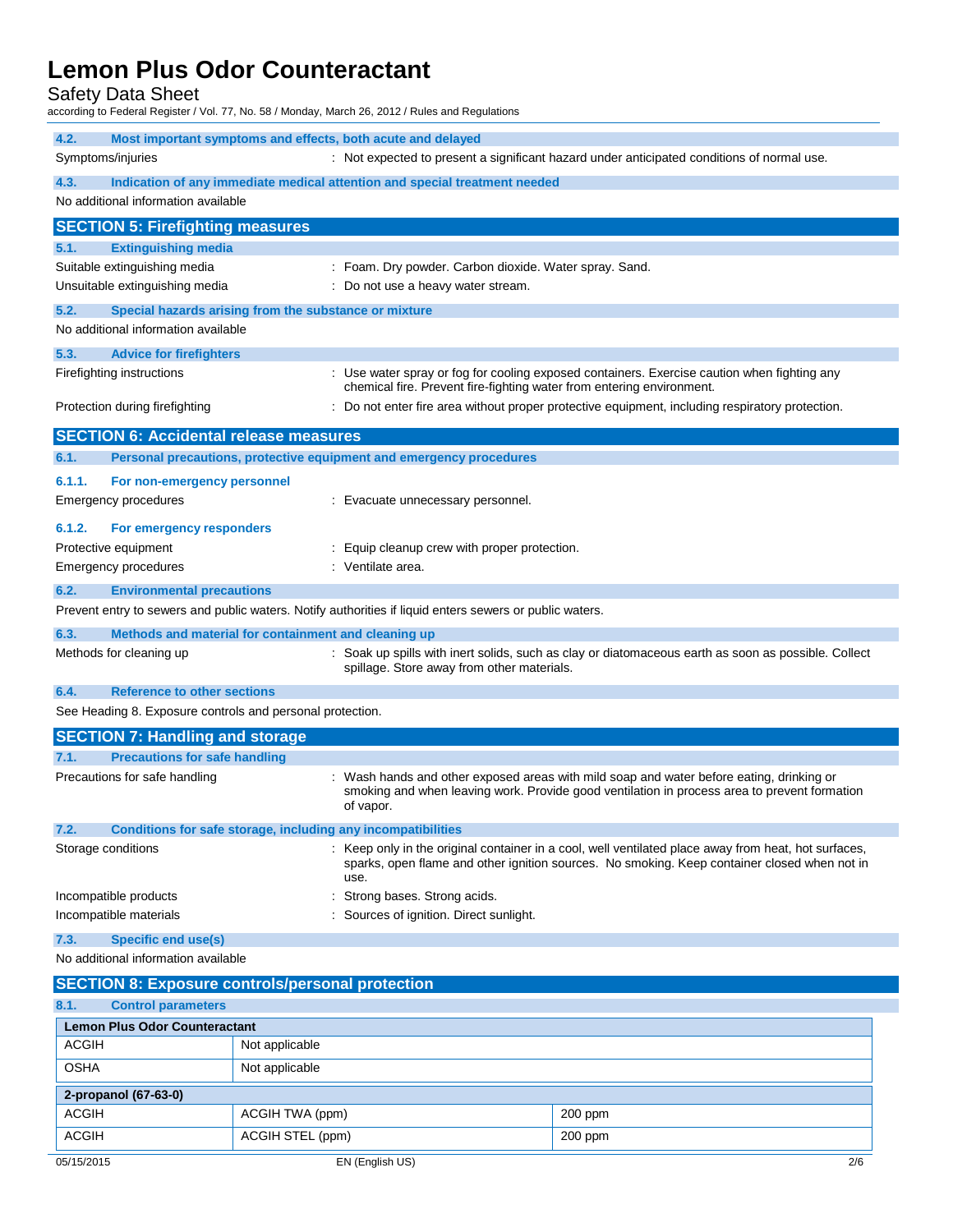### Safety Data Sheet

according to Federal Register / Vol. 77, No. 58 / Monday, March 26, 2012 / Rules and Regulations

| 2-propanol (67-63-0)                |                                     |                           |  |  |
|-------------------------------------|-------------------------------------|---------------------------|--|--|
| <b>ACGIH</b>                        | Remark (ACGIH)                      | Eye & URT irr; CNS impair |  |  |
| <b>OSHA</b>                         | OSHA PEL (TWA) (mg/m <sup>3</sup> ) | 980 mg/m $3$              |  |  |
| <b>OSHA</b>                         | OSHA PEL (TWA) (ppm)                | 400 ppm                   |  |  |
|                                     |                                     |                           |  |  |
| Sodium Xylene Sulfonate (1300-72-7) |                                     |                           |  |  |
| <b>ACGIH</b>                        | Not applicable                      |                           |  |  |
| <b>OSHA</b>                         | Not applicable                      |                           |  |  |

| 8.2.                          | <b>Exposure controls</b> |                                                                            |
|-------------------------------|--------------------------|----------------------------------------------------------------------------|
| Personal protective equipment |                          | : Avoid all unnecessary exposure.                                          |
|                               | Hand protection          | : Wear protective gloves/eye protection/face protection protective gloves. |
|                               | Eye protection           | : Chemical goggles or safety glasses.                                      |
|                               | Respiratory protection   | : Wear appropriate mask.                                                   |
|                               | Other information        | : Do not eat, drink or smoke during use.                                   |

| <b>SECTION 9: Physical and chemical properties</b>    |
|-------------------------------------------------------|
| Information on basic physical and chemical properties |

| Physical state                              | Liquid                                                                                                                |
|---------------------------------------------|-----------------------------------------------------------------------------------------------------------------------|
| Color                                       | Yellow                                                                                                                |
| Odor                                        | lemon odor                                                                                                            |
| Odor threshold                              | No data available                                                                                                     |
| pH                                          | 6                                                                                                                     |
| Melting point                               | No data available                                                                                                     |
| Freezing point                              | No data available                                                                                                     |
| Boiling point                               | 212 - 220 °F                                                                                                          |
| Flash point                                 | $\geq$ 200 °F                                                                                                         |
| Relative evaporation rate (butyl acetate=1) | : No data available                                                                                                   |
| Flammability (solid, gas)                   | No data available                                                                                                     |
| <b>Explosion limits</b>                     | No data available                                                                                                     |
| <b>Explosive properties</b>                 | No data available                                                                                                     |
| Oxidizing properties                        | No data available                                                                                                     |
| Vapor pressure                              | No data available                                                                                                     |
| Relative density                            | 1.01                                                                                                                  |
| Relative vapor density at 20 °C             | Same as water                                                                                                         |
| Solubility                                  | Soluble in water.<br>Water: Solubility in water of component(s) of the mixture :<br>$\bullet$ ( $\bullet$ ) $\bullet$ |
| Log Pow                                     | No data available                                                                                                     |
| Log Kow                                     | No data available                                                                                                     |
| Auto-ignition temperature                   | No data available                                                                                                     |
| Decomposition temperature                   | No data available                                                                                                     |
| Viscosity                                   | No data available                                                                                                     |
| Viscosity, kinematic                        | No data available                                                                                                     |
| Viscosity, dynamic                          | No data available                                                                                                     |
| <b>Other information</b><br>9.2.            |                                                                                                                       |
| No additional information available         |                                                                                                                       |

**SECTION 10: Stability and reactivity**

#### **10.1. Reactivity**

No additional information available

٠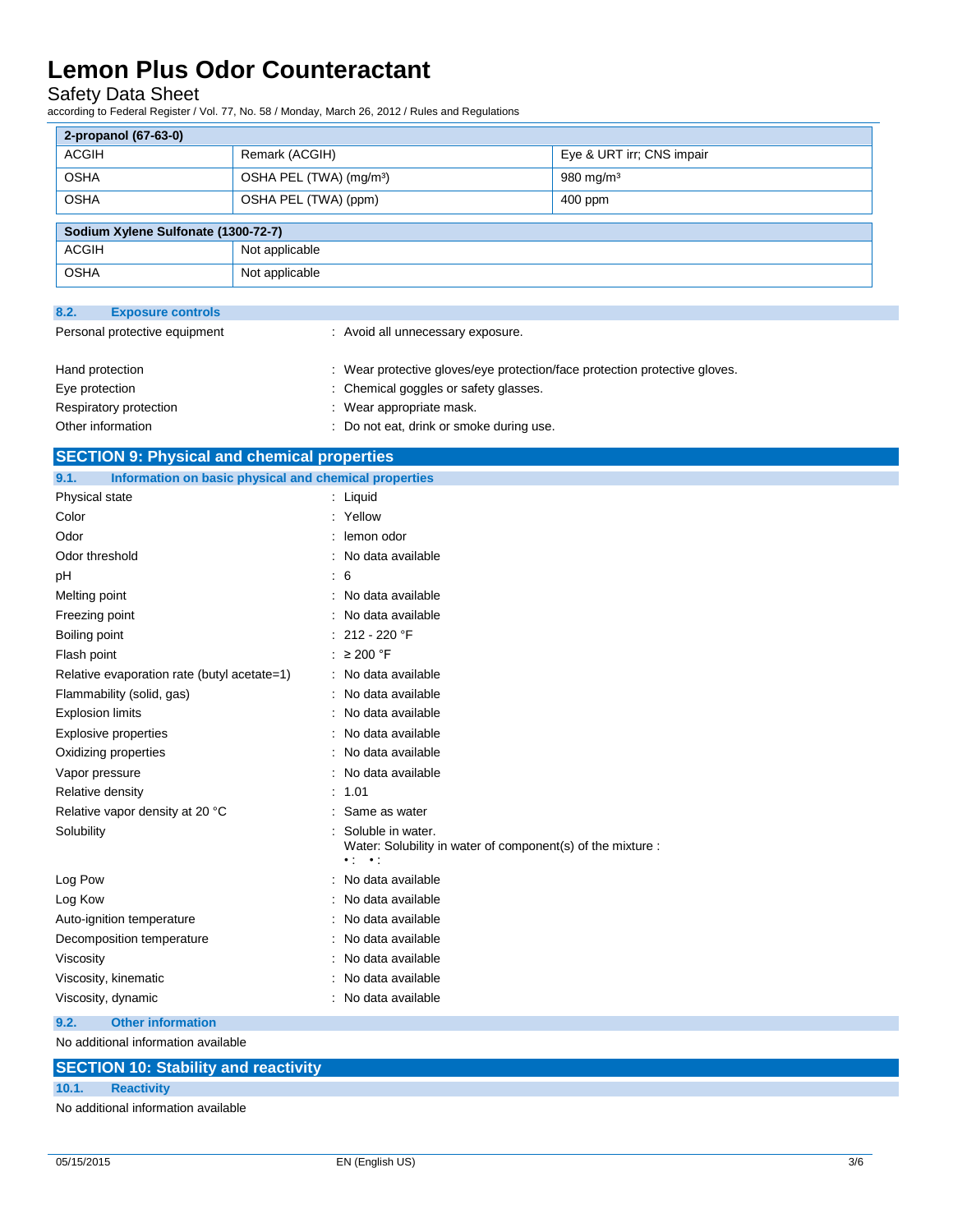### Safety Data Sheet

according to Federal Register / Vol. 77, No. 58 / Monday, March 26, 2012 / Rules and Regulations

| 10.2.                                                | <b>Chemical stability</b>                        |  |  |
|------------------------------------------------------|--------------------------------------------------|--|--|
|                                                      | Stable under normal conditions. Not established. |  |  |
|                                                      |                                                  |  |  |
| 10.3.                                                | <b>Possibility of hazardous reactions</b>        |  |  |
|                                                      | Not established.                                 |  |  |
|                                                      |                                                  |  |  |
| 10.4.                                                | <b>Conditions to avoid</b>                       |  |  |
| Direct sunlight. Extremely high or low temperatures. |                                                  |  |  |
| 10.5.                                                | <b>Incompatible materials</b>                    |  |  |
|                                                      | Strong acids. Strong bases.                      |  |  |
|                                                      |                                                  |  |  |
| 10.6.                                                | <b>Hazardous decomposition products</b>          |  |  |
|                                                      | Fume, Carbon monoxide, Carbon dioxide.           |  |  |
|                                                      | <b>SECTION 11: Toxicological information</b>     |  |  |

**11.1. Information on toxicological effects**

| Acute toxicity                                         | : Not classified                                                                                   |
|--------------------------------------------------------|----------------------------------------------------------------------------------------------------|
| 2-propanol (67-63-0)                                   |                                                                                                    |
| LD50 oral rat                                          | 5045 mg/kg (Rat; OECD 401: Acute Oral Toxicity; Experimental value; 5840 mg/kg<br>bodyweight; Rat) |
| LD50 dermal rabbit                                     | 12870 mg/kg (Rabbit; Experimental value; Equivalent or similar to OECD 402; 16.4; Rabbit)          |
| LC50 inhalation rat (mg/l)                             | 73 mg/l/4h (Rat)                                                                                   |
| ATE US (oral)                                          | 5045.000 mg/kg body weight                                                                         |
| ATE US (dermal)                                        | 12870.000 mg/kg body weight                                                                        |
| ATE US (vapors)                                        | 73.000 mg/l/4h                                                                                     |
| ATE US (dust, mist)                                    | 73.000 mg/l/4h                                                                                     |
| Skin corrosion/irritation                              | Not classified                                                                                     |
|                                                        | pH: 6                                                                                              |
| Serious eye damage/irritation                          | : Not classified                                                                                   |
|                                                        | pH: 6                                                                                              |
| Respiratory or skin sensitization                      | Not classified                                                                                     |
| Germ cell mutagenicity                                 | Not classified                                                                                     |
| Carcinogenicity                                        | Not classified                                                                                     |
| 2-propanol (67-63-0)                                   |                                                                                                    |
| IARC group                                             | 3 - Not classifiable                                                                               |
| Reproductive toxicity                                  | : Not classified                                                                                   |
| Specific target organ toxicity (single exposure)       | Not classified                                                                                     |
| Specific target organ toxicity (repeated<br>exposure)  | : Not classified                                                                                   |
| Aspiration hazard                                      | Not classified<br>٠                                                                                |
| Potential Adverse human health effects and<br>symptoms | : Based on available data, the classification criteria are not met.                                |

### **SECTION 12: Ecological information**

**12.1. Toxicity**

| 2-propanol (67-63-0)    |                                                             |  |
|-------------------------|-------------------------------------------------------------|--|
| LC50 fish 1             | 4200 mg/l (96 h; Rasbora heteromorpha; Flow-through system) |  |
| EC50 Daphnia 1          | 10000 mg/l (48 h; Daphnia magna)                            |  |
| LC50 fish 2             | 9640 mg/l (96 h; Pimephales promelas; Lethal)               |  |
| EC50 Daphnia 2          | 13299 mg/l (48 h; Daphnia magna)                            |  |
| Threshold limit algae 1 | > 1000 mg/l (72 h; Scenedesmus subspicatus; Growth rate)    |  |
| Threshold limit algae 2 | 1800 mg/l (72 h; Algae; Cell numbers)                       |  |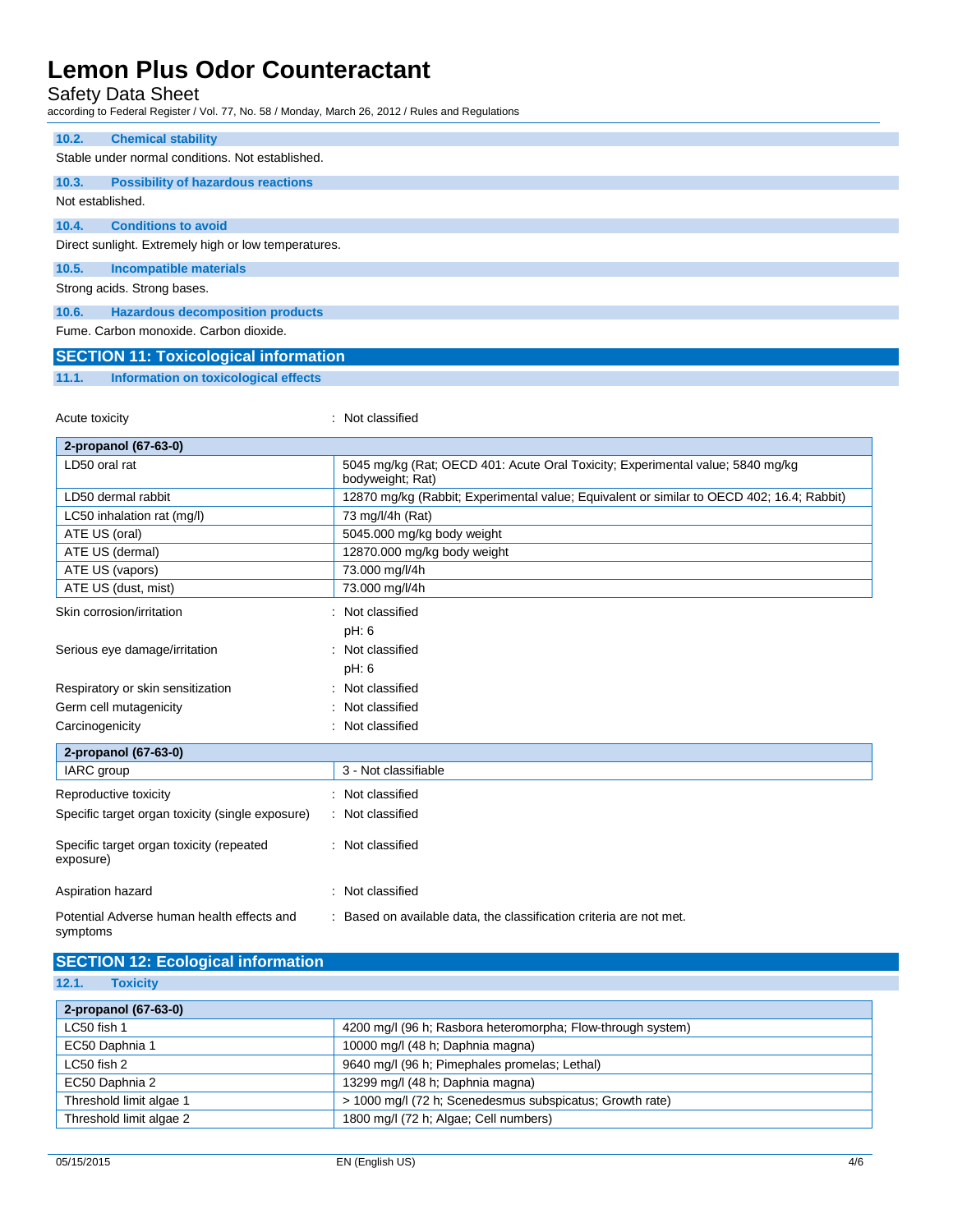### Safety Data Sheet

according to Federal Register / Vol. 77, No. 58 / Monday, March 26, 2012 / Rules and Regulations

| 12.2.<br><b>Persistence and degradability</b>                  |                                                                                                                                                                           |
|----------------------------------------------------------------|---------------------------------------------------------------------------------------------------------------------------------------------------------------------------|
| <b>Lemon Plus Odor Counteractant</b>                           |                                                                                                                                                                           |
| Persistence and degradability                                  | Not established.                                                                                                                                                          |
| 2-propanol (67-63-0)                                           |                                                                                                                                                                           |
| Persistence and degradability                                  | Readily biodegradable in water. Biodegradable in the soil. Biodegradable in the soil under<br>anaerobic conditions. No (test)data on mobility of the substance available. |
| Biochemical oxygen demand (BOD)                                | 1.19 g O <sub>2</sub> /g substance                                                                                                                                        |
| Chemical oxygen demand (COD)                                   | 2.23 g O <sub>2</sub> /g substance                                                                                                                                        |
| ThOD                                                           | 2.40 g O <sub>2</sub> /g substance                                                                                                                                        |
| BOD (% of ThOD)                                                | 0.49 % ThOD                                                                                                                                                               |
| Sodium Xylene Sulfonate (1300-72-7)                            |                                                                                                                                                                           |
| Persistence and degradability                                  | Biodegradability in water: no data available.                                                                                                                             |
| <b>Bioaccumulative potential</b><br>12.3.                      |                                                                                                                                                                           |
| <b>Lemon Plus Odor Counteractant</b>                           |                                                                                                                                                                           |
| Bioaccumulative potential                                      | Not established.                                                                                                                                                          |
| 2-propanol (67-63-0)                                           |                                                                                                                                                                           |
| Log Pow                                                        | 0.05 (Experimental value)                                                                                                                                                 |
| Bioaccumulative potential                                      | Low potential for bioaccumulation (Log Kow $<$ 4).                                                                                                                        |
| Sodium Xylene Sulfonate (1300-72-7)                            |                                                                                                                                                                           |
| Bioaccumulative potential                                      | No bioaccumulation data available.                                                                                                                                        |
| 12.4.<br><b>Mobility in soil</b>                               |                                                                                                                                                                           |
| 2-propanol (67-63-0)                                           |                                                                                                                                                                           |
| Surface tension                                                | 0.021 N/m (25 °C)                                                                                                                                                         |
| <b>Other adverse effects</b><br>12.5.                          |                                                                                                                                                                           |
| Effect on the global warming                                   | : No known ecological damage caused by this product.                                                                                                                      |
|                                                                |                                                                                                                                                                           |
| Other information                                              | : Avoid release to the environment.                                                                                                                                       |
| <b>SECTION 13: Disposal considerations</b>                     |                                                                                                                                                                           |
| 13.1.<br><b>Waste treatment methods</b>                        |                                                                                                                                                                           |
| Waste disposal recommendations                                 | : Dispose in a safe manner in accordance with local/national regulations.                                                                                                 |
| Ecology - waste materials                                      | : Avoid release to the environment.                                                                                                                                       |
| <b>SECTION 14: Transport information</b>                       |                                                                                                                                                                           |
| <b>Department of Transportation (DOT)</b>                      |                                                                                                                                                                           |
| In accordance with DOT                                         |                                                                                                                                                                           |
| Not regulated for transport                                    |                                                                                                                                                                           |
| <b>Additional information</b>                                  |                                                                                                                                                                           |
| Other information                                              | : No supplementary information available.                                                                                                                                 |
|                                                                |                                                                                                                                                                           |
| <b>ADR</b>                                                     |                                                                                                                                                                           |
| No additional information available                            |                                                                                                                                                                           |
| <b>Transport by sea</b><br>No additional information available |                                                                                                                                                                           |
| Air transport                                                  |                                                                                                                                                                           |

No additional information available